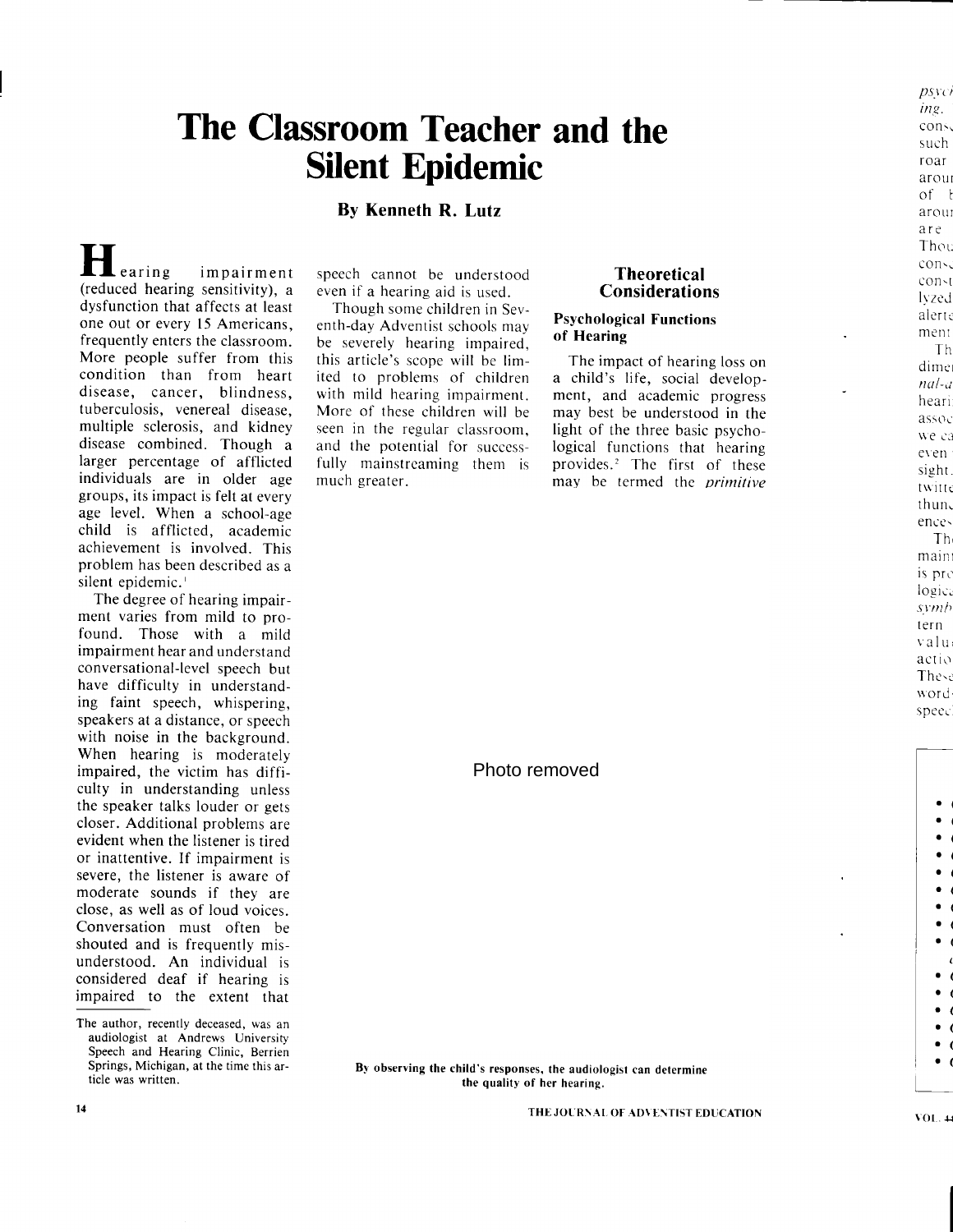psychological function of hearing. Though below the level of conscious perception. sounds such as the tick of a clock, the roar of traffic, or vague sounds around the house give us a sense of belonging to the world around us. Background noises are constantly changing. Though they may not claim our conscious attention, they are constantly monitored and analyzed, and we are thereby alerted to react to our environment.

The second psychological dimension may be termed signal-aesthetic hearing. Signal hearing is conscious. Sounds are associated with their sources, so we can define our environment, even when it is out of our line of sight. Sounds of music, birds twittering, and the roar of thunder are aesthetic experiences.

The basis of developing and maintaining social relationships is provided by the third psychological dimension of hearingsymbolic hearing. Acoustic pattern sequences have symbolic values denoting objects, actions, and relationships. These pattern sequences are the words and sentences used for speech communication.

# Speech and Acoustics

The close relationship between hearing ability and mastery of speech is evident when consideration is given to some of its acoustic characteristics. For example, many consonant sounds are no louder than the quietest whisper. On the other hand, the acoustic signal for vowels is from ten to ten thousand times greater than consonants. Vowels also have tone quality, when most consonants sound like noise. The vowels are made up of two or three simultaneous tones that vary in pitch.

Vowels and consonants play separate roles in speech. Vowels provide the energy pulses for speech and are essential for the production of every syllable. Syllable stress and inflection are communicated by changes in the pitch, duration, and intensity of each syllable.

Consonants provide most of the information necessary to differentiate one word from another. They also provide essential clues regarding the syntactic structure of spoken language. The child's ability to hear the acoustic features of the consonants and cues to syntax is essential for the development of

# Indicators of Possible Hearing Loss

- Child is unresponsive to environmental sounds.
- Child reponds only when "hollered et."
- Child frequently says "What?"
- Child is unattentive.
- Child fails to follow instructions correctly,
- Child is inconsistent in responding to conversation.
- Child has frequent earaches.
- Child pulls, rubs, or picks at ears.
- Child displays delayed or abnormal speech and language development.
- Child uses defective speech and language patterns.
- Child turns up volume on radio, stereo, or television.
- Child is unexplainably irritable
- Child talks and plays loudly or accessably quiet.
- Child wants to play alone.
- Child does poorly at school.

language competence.

### Attention and Hearing

Sound is processed as background, a signal, or a symbol. When a stimulus is not heard well enough to have signal or symbolic value it is frequently processed as background. Thus a pattern of not attending to stimuli is developed. On the other hand, when conscious effort is given to the stimulus, the signal or symbolic significance is recognized and processed, thus motivating continued attention.

### Redundancy

Spoken messages must be processed at the rate used by the speaker, and often a listener will miss words of the message. When this happens, the listener is guided in identifying the missing word by (l) its context in the utterance, (2) the course of the ongoing conversation, or (3) a variety of cues in the environment. The extent to which contextual cues determine the correct identity of any word is referred to as redundancy. When redundancy is high, the context provides the information needed for correct identification of a word. Sometimes redundancy is low, and the word cannot be identified unless it is heard correctly. On the other hand, the context may provide information that leads to incorrect identification. This misleading information is called "noise."

Hearing-impaired listeners experience gaps in the message when acoustic elements of the signal are not heard. For this reason, they are particularly dependent upon redundancy to understand the message. Because they rely on environmental factors to increase redundancy, they are particularly vulnerable to misleading information ("noise") that may be present.

(To page 33)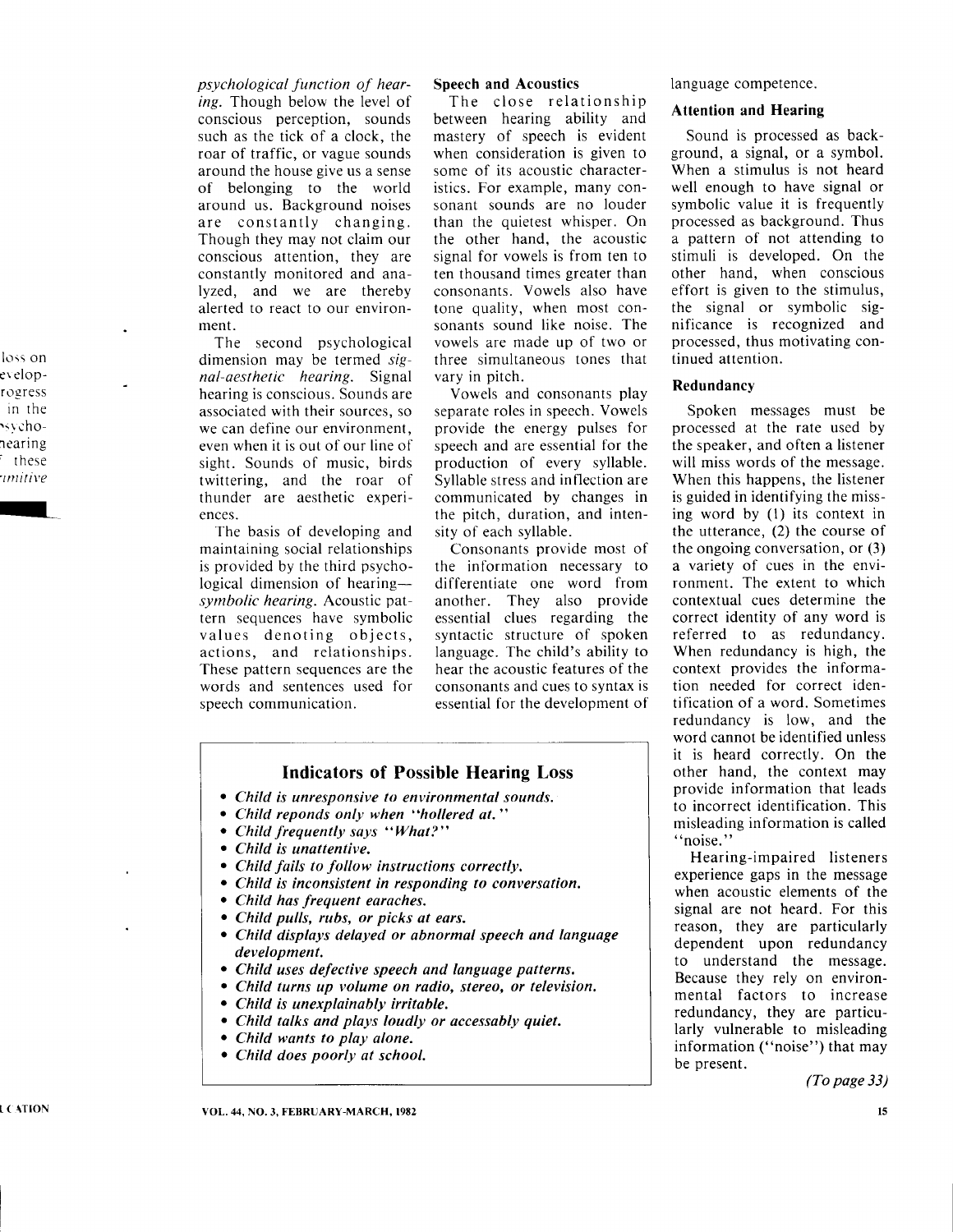Herald Pub. Assn., 1945), p. 184. Ibid.

- <sup>46</sup> Ellen G. White, Spiritual Gifts (Washington, D.C.: Review and Herald Pub. Assn., 1945), vol. 3, p. 34.<br><sup>42</sup> Selected Messages, Book 1, pp. 304, 305.
	-
	- <sup>48</sup> Desire of Ages, p. 786.
	- <sup>49</sup> Selected Messages, Book 1, p. 304; Desire of Ages, p. 786.
	- <sup>to</sup> Desire of Ages, p. 786.
	- Selected Messages, Book 1, p. 305.
	-
	- Selected Messages, 1991.<br>  $\frac{1}{2}$  Early Writings, p. 184.<br>  $\frac{1}{2}$  Ibid.; Desire of Ages, p. 786.
	-
	-
	- Final, Leavier by Agent, P. (1982)<br>
	Selected Messages, Book 1, pp. 305.<br>
	"Selected Messages, Book 1, pp. 306, 307.<br>
	"Daniel 12:1, 2; Matthew 26:64; Revelation 1:7; 14:13.
	- " Early Writings, p. 285; Great Controversy, p. 637.<br>" LeRoy Edwin Froom, The Prophetic Faith of Our Fathers (Wash-
- ington, D.C.: Review and Herald Pub. Assn., 1954), vol. 4, pp. 1021-
- 1048.<br>"Sabbath Conferences," Seventh-day Adventist Encyclopedia, p.
	- Cited in Spiritual Gifts, vol. 2, p. 93.
- <sup>16</sup> Cited in *spiritual Oilis*, vol. 2, p. 25.<br><sup>26</sup> Ellen G. White, *Life Sketches of Ellen G. White* (Mountain View, Calif.: Pacific Press Pub. Assn., 1915), p. 110.
	- Selected Messages, Book 1, p. 206.
	- <sup>65</sup> Life Sketches, p. 111.
- <sup>64</sup> Comprehensive Index to the Writings of Ellen G. White (Mountain View, Calif.: Pacific Press Pub. Assn., 1963), vol. 3, p. 3214.<br>
<sup>\*\*</sup> Selected Messages, Book 1, pp. 206, 207.<br>
<sup>\*\*</sup> Life Sketches, p. 111.
- 
- $\mathbf{A}^{\mathcal{A}}$ Selected Messages, Book 1, p. 207.
- <sup>48</sup> *Ibid*. Italics supplied.
- $\rightsquigarrow$  Ibid.
- <sup>70</sup> Life Sketches, p. 111.
- $\mathbf{v}_1$ Froom, op. cit., pp. 1046, 1047.

<sup>2</sup> For a more detailed step-by-step analysis of the formulation of our doctrines, see Froom, *op. cit.*, pp. 1021-1048; and Arthur L. White, *Ellen G. White, Messenger to the Remnant* (Washington, D.C.: Review

Ellen G. White, Messenger to the Neutralii (Washington, E.S. 1888), and Herald Pub. Assn., 1969), pp. 34-37.<br>
"Testimonies, vol. 5, p. 691.<br>
"Hidd., p. 67. Italics supplied. The use of "merely" should alert the reader to ideas or materials from the writings of others, but rather that what she wrote was always in harmony with the messages God gave her in vision.

- Testimonies, vol. 5, pp. 667, 668.
- \* Ibid., p. 667.
- 

*Mid., p. 668.*<br><sup>78</sup> Ellen G. White, *Christ in His Sanctuary* (Mountain View, Calif.: Pacific Press Pub. Assn., 1969), p. 10.

### **The Silent Epidemic**

(Continued from page 14)

#### **Identifying Impairment**

Certain signs can alert us to hearing impairment. A list of 15 indicators is given in the accompanying box on page 15. If a child displays one or more of these indicators, assessment is imperative. Pure threshold audiometry should be performed. Appropriate medical evaluation is indicated if the puretone audiogram shows deviation from the normal range.

Where can a puretone threshold audiogram be obtained? In the United States the public schools are mandated by Public Law 94-142 to evaluate all children with suspected or known impairments. The school or conference nurse can probably arrange for a puretone threshold audiogram to be administered.

Applying Audiogram Results. The results of the audiogram will be reported either as numbers showing the threshold hearing level (HL) at each of the puretone frequencies tested, or as a graph. The most important information for the teacher is the level at which the child hears stimuli in the frequency range of 2000-4000 Hz. Though a person with hearing levels in the 24-45 decibel hearing range for the lower frequences (250-1500) Hz) will experience difficulty because vowel, rhythm, and inflection patterns are not clear. consonants will not be differentiated if the hearing involves the higher frequencies.

## Applying the Theory<sup>3,4,5</sup>

The preceding theoretical considerations provide essential background of understanding the problems the hard-of-hear-

<sup>19</sup> Testimonies, vol. 5, p. 83.<br><sup>80</sup> Ibid., p. 671.

- <sup>\$1</sup> Ibid., p. 64.
- 

<sup>1</sup> *total*, p. 67, 688.<br><sup>42</sup> *Ibid.*, pp. 687, 688.<br><sup>43</sup> Ellen G. White, *Gospel Workers* (Washington, D.C.: Review and Herald Pub. Assn., 1948), p. 302. Italics supplied.

- ., Selected Messages (Washington, D.C.: Review and Herald Pub. Assn., 1980), Book 3, p. 52.
	-
	-
	- <sup>85</sup> *Ibid.*, p. 38.<br>
	<sup>85</sup> *Ibid.*, p. 32.<br>
	<sup>85</sup> *Ibid.*, p. 32.<br>
	<sup>87</sup> Letter 50, 1906; cited in Graybill, *Ministry, op. cit.*, p. 9.
	- <sup>38</sup> Selected Messages, Book 1, p. 161.<br><sup>89</sup> Ibid., pp. 161, 162.
	-
	- <sup>40</sup> Testimonies, vol. 5, p. 691.
	- $"$  *Ibid.*, p. 79.
	- $92$  *Ibid.*, p. 675. <sup>41</sup> *Ibid.*, pp. 675, 676.
	- <sup>94</sup> Ibid., p. 674.
	- $\stackrel{\text{49}}{ }$  Ibid., p. 672.
	- <sup>96</sup> *Ibid.*, p. 691.
	- $\cdot$  *Ibid.*, p. 66.
	- \*\* *Ibid.*, p. 674.
	- <sup>99</sup> Ibid., p. 664.
- 100 Ibid., p. 678 <sup>101</sup> Ibid., p. 680.
- $102$  *Ibid.*, p. 668.
- <sup>103</sup> *Ibid.*, p. 66.
- <sup>104</sup> Selected Messages, Book 3, p. 84.
- 105 Ellen G. White, Counsels on Sabbath School Work (Washington, D.C.: Review and Herald Pub. Assn., 1938), p. 84.
- The Story of Prophets and Kings (Mountain View, Calif.: Pacific Press Pub. Assn., 1943), p. 626.

View, Cant.: Pacine Press Pub. Assn., 1943), p. 626.<br><sup>192</sup> Arthur L. White, "The Position of 'The Bible Only' and the Relationship of This to the Writings of Ellen G. White,"<br>unpublished document, Ellen G. White Estate, Ge

BDA, washington, D.O., The appendix material in this monograph is<br>especially helpful, consisting in part of reprints of periodical articles by<br>J. N. Andrews, Uriah Smith, and Ellen G. White.<br><sup>189</sup> *Review and Herald*, Jan

101 Ouestions on the Sanctuary and on Ellen White (Washington, D.C. Ellen G. White Estate, 1981), p. 40. The entire editorial appears as Appendix D in the Arthur White monograph.

<sup>116</sup> Review and Herald, June 9, 1874; cited in White monograph, p. 12.

<sup>111</sup> Questions on Doctrine, p. 89.<br><sup>112</sup> Selected Messages, Book 1, p. 201. Italics supplied.

ing child encounters. They also provide a foundation for dealing with those problems. Approaches fall into four general areas: (1) sound signals,  $(2)$  visual listening,  $(3)$  curriculum, and (4) interpersonal relationships.

#### **Sound Signals**

The Intensity of the Sound. The loudness of the signal at the point where it reaches the listener's ears is important. This will be determined by the loudness of the signals at their source, the distance between the source and the listener, and the acoustic characteristics of the room.

Hearing Aids.<sup>6</sup> The use of a hearing aid is one approach that helps provide an adequate signal to the ear. When a child wears a hearing aid, the teacher should become familiar with it  $(To$  page 42)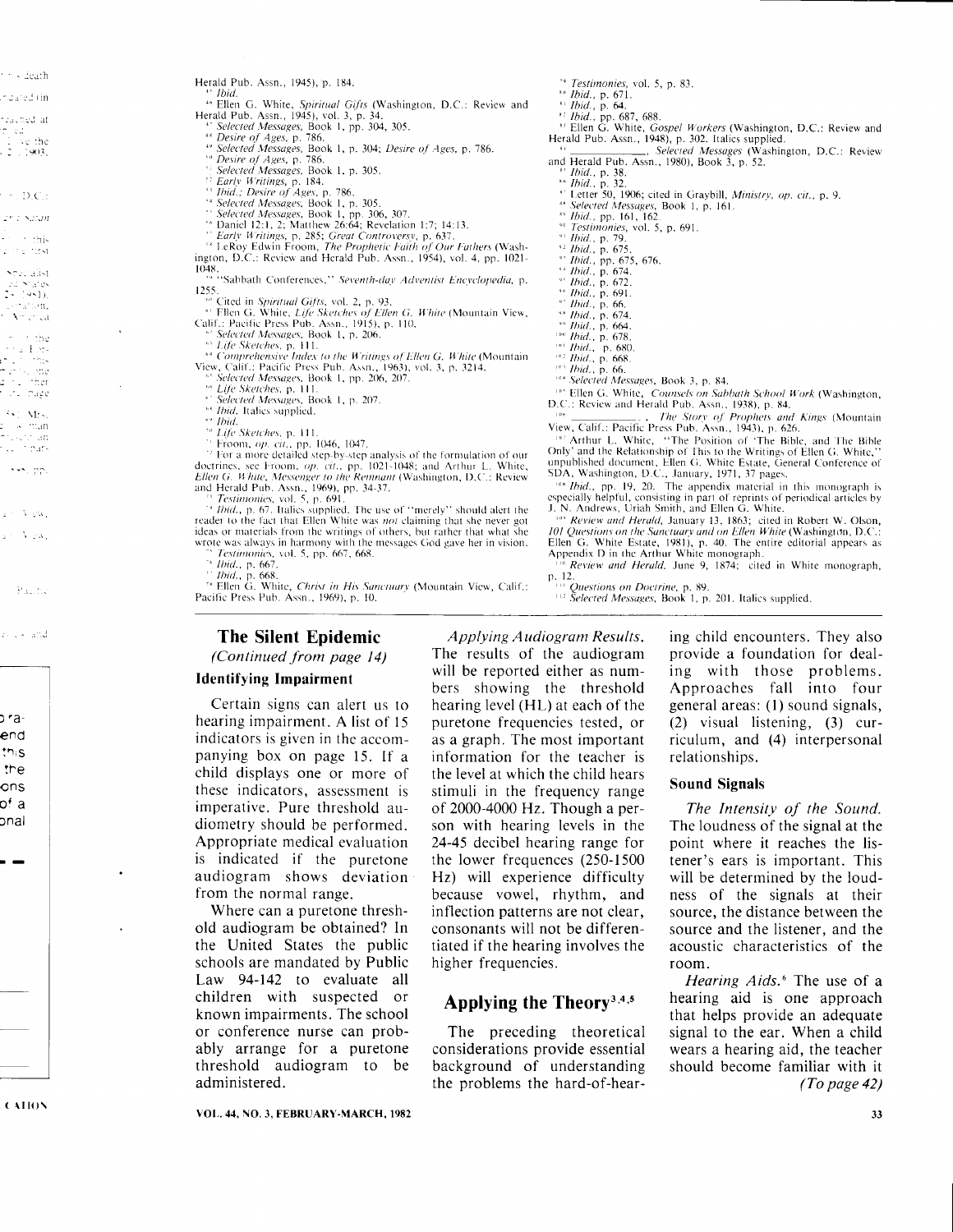never ceased to watch for his return. Our heavenly Father watches with tender pity the young person who is confused and depressed. During the years Jesus ministered to the people on this earth, He showed compassion to the miserable and the unfortunate.

An erring student often displays undesirable deportment just to get attention. He wants someone to "notice me; I can do things too." This studenr needs a teacher to take an interest in him and gain his confidence, finding a common denominator on which to build a friendship.

Students often need more than routine discipline. An effective solution to many problems is an understanding friend on the staff; someone who is willing to understand the home situation, and from there, build confidence between the student and teacher, and finally, the school.

Troubled students are infuriated with discipline that is not worthy of the name. lt is unwise to punish a student by requiring him to do free labor that is not going to better himself or the school in some way. Administrators and teachers can expect rebellion when the work assigned is degrading, that is, if it does nothing to better any portion of the school plant or the surroundings. It would be far better to assign the necessary work and have the job supervised by a member of the staff, preferably a person the young offender respects.

Students often respond favorably when the principal requests them to visit his office once or twice a week for several weeks. These visits give the principal an opportunity to get acquainted with the student and to discover common ground on which to build friendship with and confidence in the administration.

When possible, the student's pastor should be invited to be

present when the case is discussed. The student will thus be assured that the school really cares about him and that they want to be fair in dealing with his situation.

Discipline problems are greatly reduced in schools where teachers display a caring attitude toward their students. The youth need to know that their teachers are interested in them as individuals as well as in the importance of getting the subject matter across successfully.

As educators, we must blend firmness with gentleness; always encouraging and protecting the faithful student who observes and upholds the standards from those who tear down and destroy. But in so doing, we must ever remember that Jesus Christ dealt in love with the wayward.

Finally, when students must be separated from the Christian school, we should make absolutely certain that everything was done to save the "bruised reed...and...smoking flax."

# The Classroom Teacher and the Silent Epidemic

(Continued from page 33)

and the way it works so that she can check to be sure the aid is worn as well as turned on to the appropriate volume.

Signal Intensity. Consideration also must be given to the integrity of the signal. Spoken sounds reflect the precision of the lip and tongue movements. Although every teacher cannot be as precisely articulate as a network newscaster, he or she can work to produce clearer speech signals. For example, downward movement of the jaw with the production of each syllable will improve the level of the signal, result is more forceful movement of the tongue and lips, and provide better consonant cues. Students can also be encouraged to

employ the above stategies.

Noise in the lisrening environment serves as an interference signal. Since selecting a message signal from a noise background is especially difficult for rhe hearing impaired child, noise should be minimized.

Auditory Attention. Because speech is near the threshold of audibility for the hearing impaired, it is often processed as background. When the listener's attention is directed toward the stimulus, its symbolic significance is then recognized and processed. For these reasons, measures must be taken to gain the attention of the hearing-impaired listener and to direct it toward speech messages. Calling a child by name or using visual cues are valuable approaches.

# Visual Listening

Hearing-impaired children develop superior ability to utilize the visual components of communication. Movement of the jaw gives important information regarding the syllable and rhythm patterns of an utterance. Movements of the lips, and what can be seen of tongue movement, provide important clues about the way consonant sounds are produced. These cues are particularly valuable to the hearing impaired who have difficulty in discriminating consonants. Many hard-of-hearing people complain that speakers play hide and seek with them by moving their jaws and lips as little as possible. Conscious jaw movement in syllable production can improve the visual information provided.

Only those elements of speech production that are visible to the observer can be utilized in speech reading (lip reading). The movements are visible for about one-third of the sounds we use. Of this small group of speech sounds, visual information alone does not permit the observer to differenti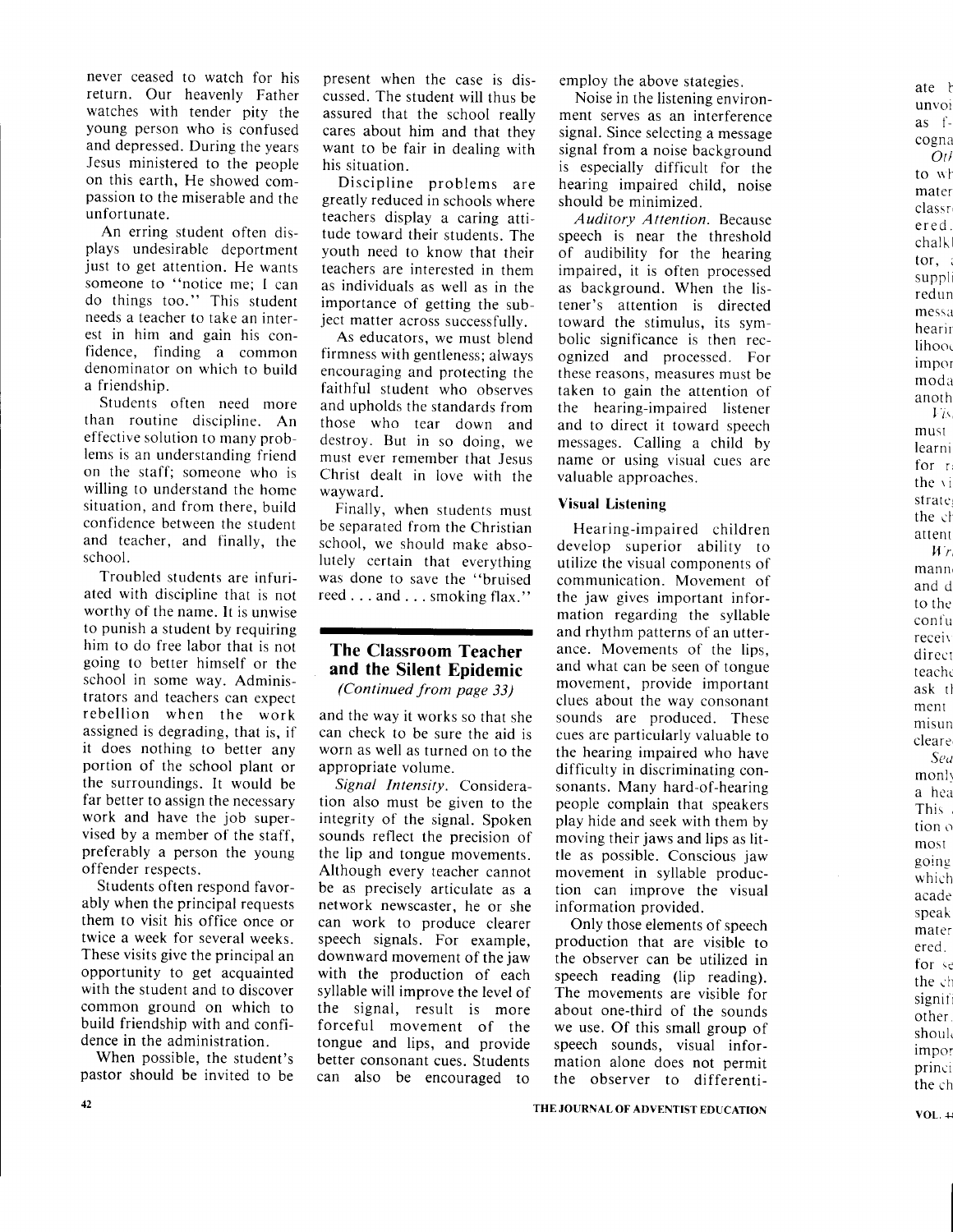ate between the voiced and unvoiced cognate of such pairs as f-v or the three bilabial cognates, p-b-m.

Other Visual Cues. The extent to which other visual teaching materials are employed in the classroom must also be considered. Utilization of the chalkboard, overhead projector, and other visual devices supplies information that is redundant to the speaker's message. This increases the hearing-impaired child's likelihood of understanding. It is important, however, that all modalities complement one another.

Visual Attention. The child must learn to utilize visual learning techniques by watching for redundant in formation in the visual environment. Special strategies may be needed to cue the child to begin giving visual attention.

Written Assignments. The manner in which assignments and directions are given is vital to the child's progress. To avoid confusion the child should receive all assignments and directions in writing. The teacher may find it necessary to ask rhe child how the assignment will be done. lf there are misunderstandings, they can be cleared up at this point.

Seating. A question commonly asked is, "Where should a hearing-impaired child sit?" This depends on the organization of the classroom, where the most important speakers are going to be, and the extent to which hearing is critical to academic success. Visibility of speakers and visual instruction materials must also be considered. A third factor in planning for selective seating is whether the child's hearing in one ear is significantly better than in the other. If so, the better ear should be nearer the source of important sounds. The guiding principle should be to arrange the child's seating so that he has optimum access to both visual and auditory signals.

# Curriculum

Hearing impairment maY require changes in instructional methods. For example, spelling in Joe's written compositions was good. Yet in the sixth grade he failed spelling tests when the test words were pronounced one after another. In the seventh grade, however, the teacher said the word and then repeated it imbedded within a sentence. The redundant information helped Joe to be certain that he knew the test word, even though he could not understand the sound configuration he heard.

Some of the syntactic components of sentences occur in unstressed syllables and therefore are frequently not perceived by the hearing impaired. The read-written modality may be used to help the child who can read in mastering the rules that govern these syntactic structures. Rhythm exercises and speech choir activities may be employed to develop prosodic patterns.

# Interpersonal Relationships

Interpersonal relationships are fostered through communication. The efficiency of the natural channel of communication is reduced for the child with hearing impairment. Frequent mistakes made in understanding what is said lead to breakdowns in communication. These may lead the child to withdraw from the social milieu or to emploY undesirable compensatory strategies.

The reaction of the child's peers may range from an innate human tendency to shun what is different to overt rejection. The teacher should monitor peer reactions. Efforts should be made to create an atmosphere in which the children recognize that it is acceptable and safe to be different,

limited, and to make mistakes. Gradually the children will come to understand that it is inhumane to condemn or reject a person because of personal limitation.

A primary goal in fostering psychological development is to develop a reasonable objective to the impairment and its limitations. Compensation for these areas is certainly desirable, but there are limits to which it may be effective. Learning to recognize and accept limitations is necessary.

# The Child With Short-term Hearing Loss

The previous paragraphs are directed toward the situation in which a child has a permanent hearing loss, but a more common problem is the child who has a temporary hearing impairment. When a child has a temporary hearing loss, it is important to recognize that neither he nor the teacher has developed the strategies for compensating for the hearing loss that are evident when a child has a permanent hearing impairment. Temporary problems are commonly caused by upper-respiratory or middle-ear infections. Irritability, reduced mental alertness, and the problems of not feeling well add to the frustration.

# Summary

Strategies for dealing with the hearing-impaired child have been discussed in terms of what could be done to give the child the best auditory stimulus, as well as complementing audition by means of visual and other modalities. When a child with hearing impairment is present in the classroom, the goals are to provide the best acoustic environment possible, to compensate as much as possible for the limitations imposed, and to accept with dignity the limitations that remain. This is a goal for the teacher and other stu